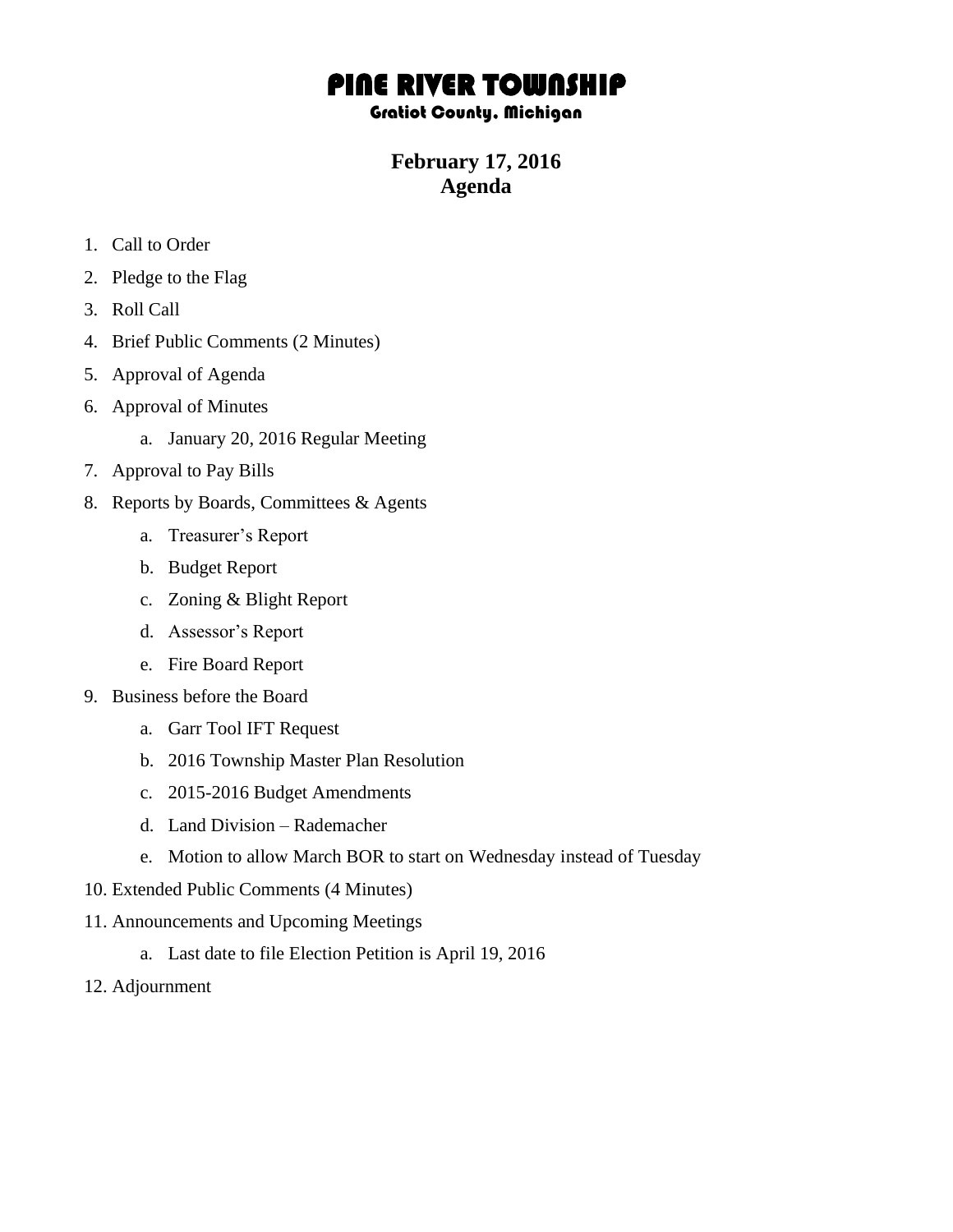## **MINUTES OF THE PINE RIVER TOWNSHIP BOARD MONTHLY MEETING FEBRUARY 17, 2016**

- 1. The regular monthly meeting of the Pine River Township Board was called to order at 7:00 pm by Supervisor Beeson at the Township Hall.
- 2. Pledge the flag: The board and the public said the pledge to the flag.
- 3. Roll Call: Beeson: present, Moeggenborg: present, Baker: present, Best: present, Rademacher: present. All board members present.
- 4. Brief Public comments (2 minutes): None.
- 5. Approve the Agenda: Motion by Moeggenborg second by Best: to approve the agenda as presented. All board members approved. Motion carried 5-0.
- 6. Approve the Minutes: Motion by Best: second by Baker: to approve the Regular Meeting Minutes of January 20, 2016. All board members approved. Motion carried 5-0.
- 7. Approval to Pay Bills: Motion made by Moeggenborg: second by Best: to pay the bills as presented in the amount of \$ 41,373.01. All board members approved. Motion carried 5-0.
- 8. Reports by Boards, Committees & Agents
	- a. Treasurers Report Discussion; report placed on file.
	- b. Budget Report Discussion: report placed on file.
	- c. Zoning & Blight Officer Discussion: report placed on file
	- d. Assessor Report Discussion.
	- e. Fire Services Discussion.
- 9. Business before the Board
	- a. Garr Tool IFT Request Board Approval for IFT Motion by Moeggenborg: second by Baker: to approve IFT application presented by Garr Tool in the amount of  $$ 2,000,000$ . Roll Call Vote: Beeson Aye; Baker Aye; Best Aye; Moeggenborg Aye; Rademacher Aye.  $5 - Ayes$ ;  $0 - Nays$ . Motion carried 5-0.

 Set Public Hearing for Garr Tool IFT Motion made by Moeggenborg: second by Baker: to set the Public Hearing for Garr Tool IFT for March 16, 2016 at 7:05pm. All board members approved. Motion carried 5-0.